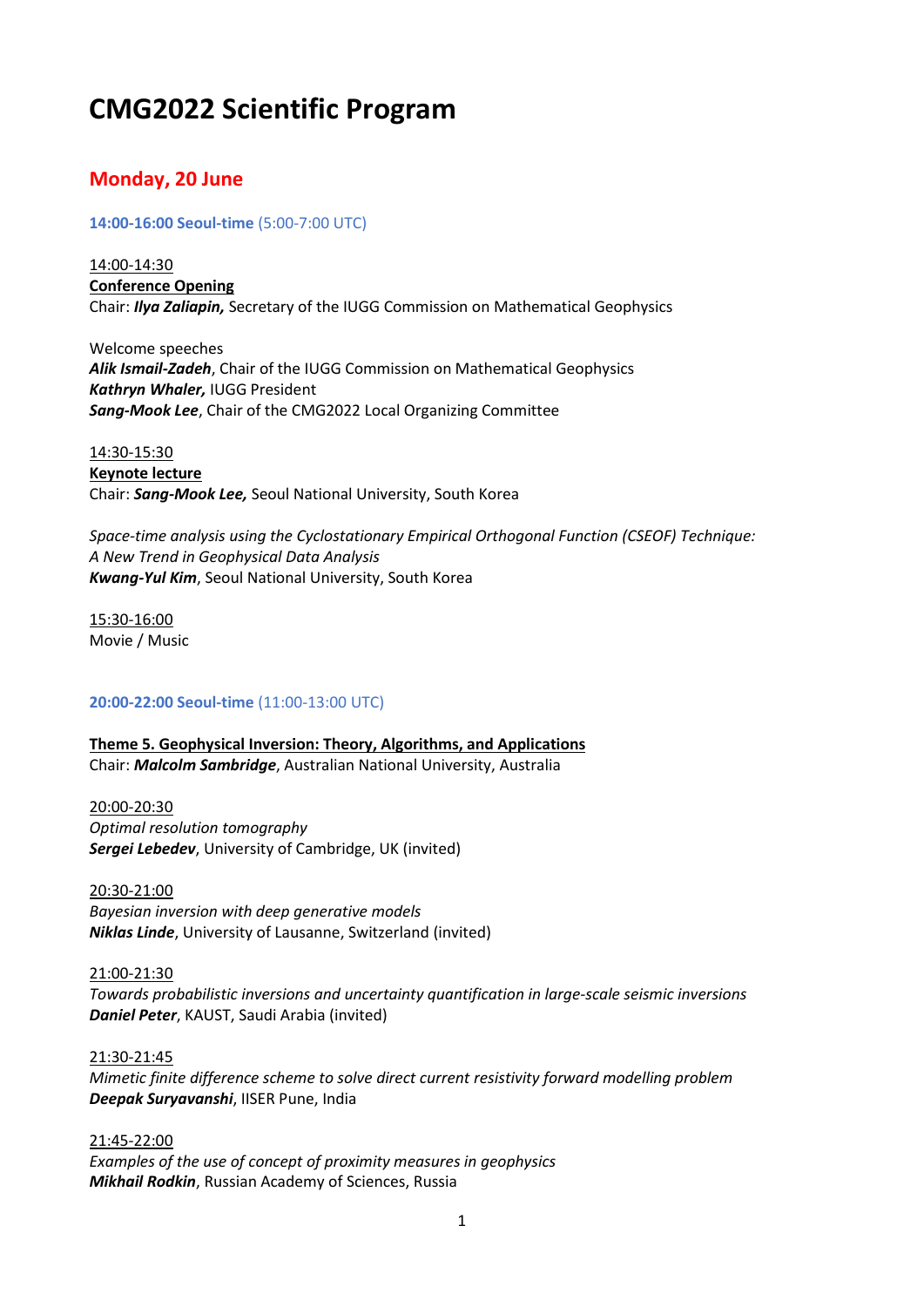# **Tuesday, 21 June**

### **8:00-10:00 Seoul-time** (23:00-01:00 UTC-time)

**Theme 5. Geophysical Inversion: Theory, Algorithms, and Applications** Chair: *Jan Dettmer*, University of Calgary, Canada (TBC)

8:00-8:15 *Bayesian joint inversion of seismic sources in different data domains Mahdi Hamidbeygi*, University of Calgary, Canada

8:15-8:30 *Uncertainty quantification for joint inversion of magnetotelluric, receiver function, and Rayleigh wave dispersion data Pejman Shahsavari*, University of Calgary, Canada

8:30-8:45 3D Bayesian potential-field data inversion with decorrelation of data residuals using 2D autoregressive models *Emad Ghalenoei*, University of Calgary

**Theme 3: From the Core to the Space: Different Spheres with Common Mathematics** Chairs: *Roberto Carniel*, Università di Udine, Italy (TBC); *Alexander Fournier*, Institut de Physique du Globe de Paris, France (TBC)

8:45-9:00 *Fast algorithm for terrain irradiance using compressed view factor matrices Samuel F Potter*, New York University, USA

9:00-9:15 *On Stormer problem solution for the superposition of axially symmetric dipole and quadrupole magnetic fields*

*Jorge F. Brizuela Atencio*, Universidad Nacional de Tucuman, Argentina

9:15-9:30 *Diffusion of water vapor at lunar polar conditions Norbert Schorghofer*, Planetary Science Institute, USA

9:30-9:45

*Forward modelling of strain and inversion for focal mechanisms from distributed acoustic sensing data Jean Lecoulant*, University of Calgary, Canada

9:45-10:00 *Measurement-based perturbation theory for parameter estimation in differential equations Peiliang Xu*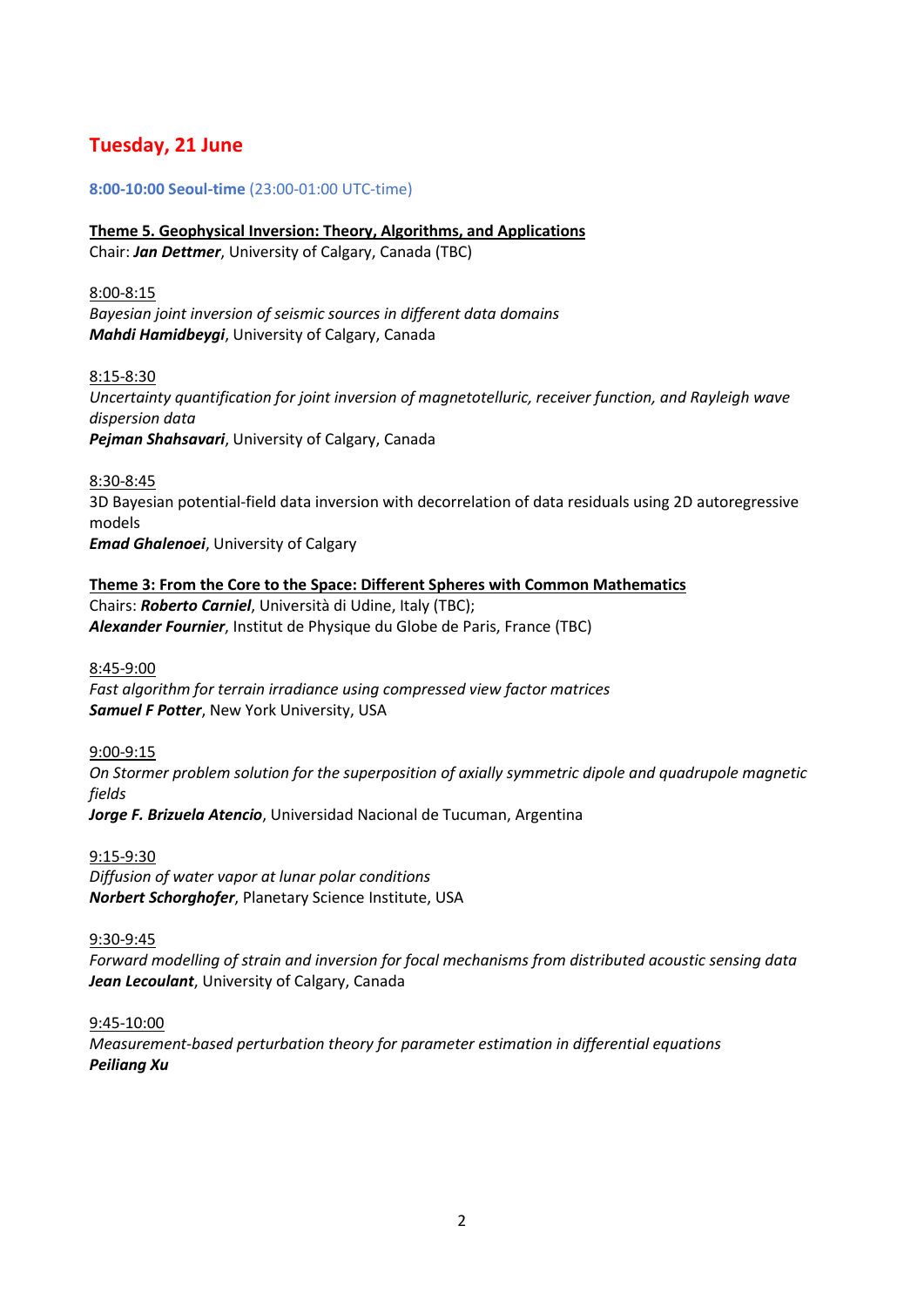### **15:00-16:00 Seoul-time** (6:00-7:00 UTC)

#### **POSTERS**

Chairs: *Sang-Mook Lee*, Seoul National University, Republic of Korea; *Alik Ismail-Zadeh*, Karlsruhe Institute of Technology;

#### 15:00-15:07

*Developing a river migration hazard map using numerical modeling and Monte Carlo methods Brayden Noh*, California Institute of Technology, USA

#### 15:07-15:14

*Analysis and comparison of rock magnetic properties of ophiolite and mid-ocean ridge mantle rocks using computational methods Gilbert Hong*, Seoul National University, Republic of Korea

#### 15:14-15:21

*A new quadrature-with-extrapolation algorithm for simulating electromagnetic fields in one-dimensional models Pham Ngoc Kien*, Seoul National University, Republic of Korea

#### 15:21-15:28

*Seismic velocity structure of the upper mantle beneath the oldest Pacific Ocean basin from finite-frequency travel-time tomography Hyunsun Kang,* Seoul National University, Republic of Korea

### 15:28-15:35

*A preliminary machine-learning analysis of radiogenic geochemistry of the different volcanic edifices linked to the African LLSVP and their possible mantle source relationship Hogyum Kim,* Seoul National University, Republic of Korea

#### 15:35-15:42

*Harmonic decompositions analysis of the teleseismic receiver functions for the crustal anisotropic structure Hobin Lim*, Seoul National University, Republic of Korea

#### 15:42-15:49

*Earthquake precursory factors derived from earthquake catalogs with explainable machine learning Jinsu Jang*, Kangwon National University, Republic of Korea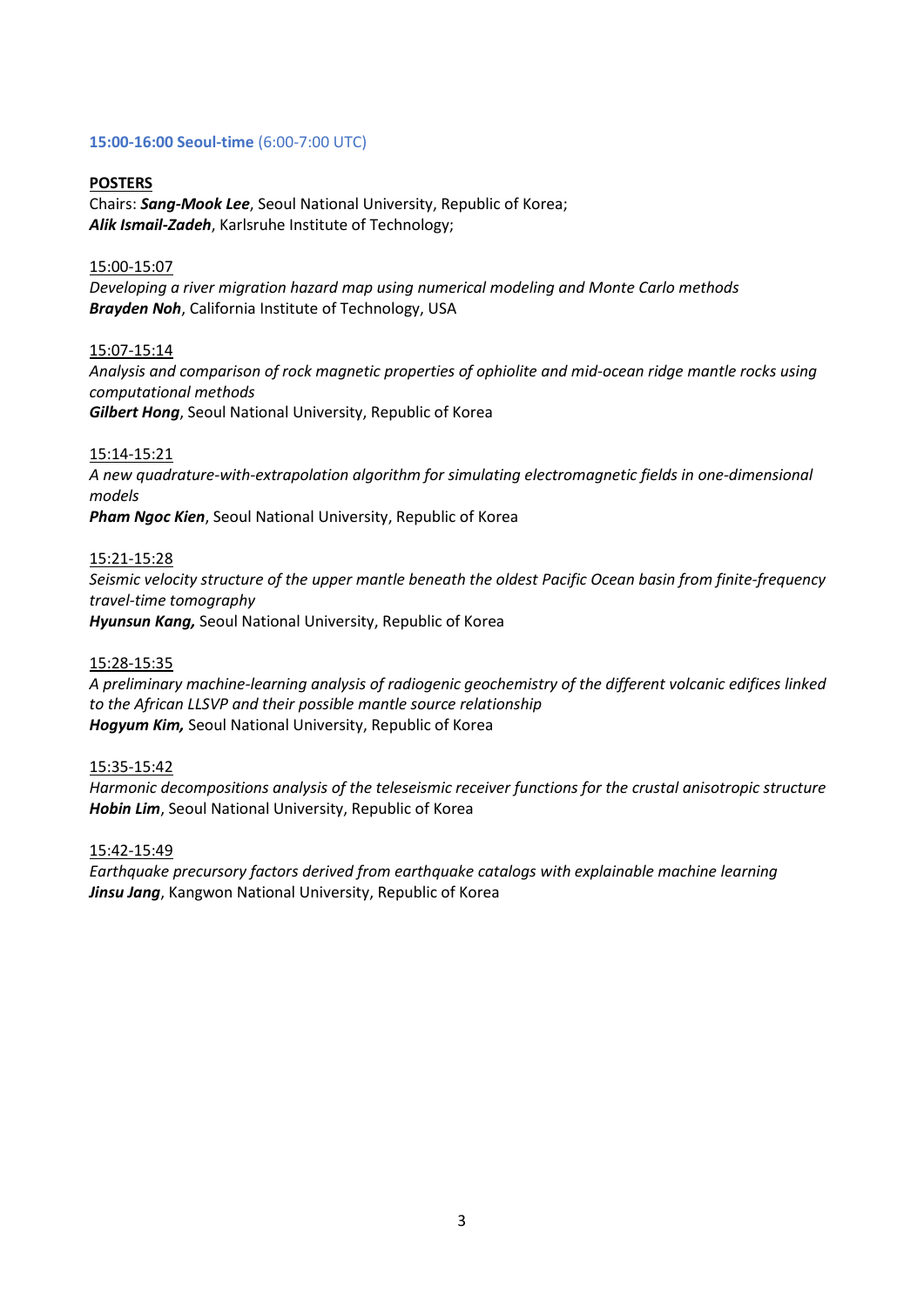#### **20:00-21:00 Seoul-time** (11:00-12:00 UTC)

### **Panel "Basic Science and Mathematics for Sustainable Development"**

*The aim of the panel is to raise awareness about the United Nations International Year of Basic Sciences for Sustainable Development enthusiastically supported by the International Science Council (ISC) and several ISC Members including IUGG. Distinguished panelists will discuss how basic science, mathematics, science education and policymaking should be integrated in solving fundamental problems of nature and society and in contributing to solving challenging issues of sustainability. Bringing their broad experience in mathematics, (geo)science, education, national and international scientific cooperation and science promotion, the panelists will highlight the ways of achieving sustainable development goals using basic science and science for society.* 

### Panelists:

*Qiuming Cheng*, Former President, International Association of Mathematical Geosciences; Immediate Past President, International Union of Geological Sciences; Professor of the China University of Geosciences and Member of the Chinese Academy of Sciences, Beijing, China

*Motoko Kotani*, President-Elect, International Science Council; Executive Vice President for Research, Tohoku University, Sendai, Japan

*Michel Spiro*, Chair of the Steering Committee, United Nations International Year of Basic Sciences for Development; President, International Union of Pure and Applied Physics; former President of CERN Council, Switzerland

*Kathryn Whaler*, President, International Union of Geodesy and Geophysics; Professor, University of Edinburgh, UK

*Jaejun Yu*, Dean of the College of Natural Sciences and Professor, Seoul National University, Republic of Korea

#### Moderator:

*Alik Ismail-Zadeh*, Inaugural Secretary of the International Science Council; past Secretary General of the IUGG; Senior Research Fellow, Karlsruhe Institute of Technology, Germany.

### **Wednesday, 22 June**

**14:00-16:00 Seoul-time** (5:00-7:00 UTC)

#### **Theme 4. Mathematics for Natural Hazards Science** Chair: *Salvatore Grimaldi*

#### 14:00-14:30

*Machine learning concepts and methods for addressing probabilistic hydrological forecasting challenges Georgia Papacharalampous*, Czech University of Life Sciences, Czech Republic (invited)

#### 14:30-14:45

*Multiphysics resonance of reaction-cross-diffusion waves as nucleation mechanism for earthquakes Klaus Regenauer-Lieb*, Curtin University, Australia

#### 14:45-15:00

*Probabilistic Seismic Hazard Assessment (PSHA) in Western Himalaya Daya Shanker*, Indian Institute of Technology Roorkee, India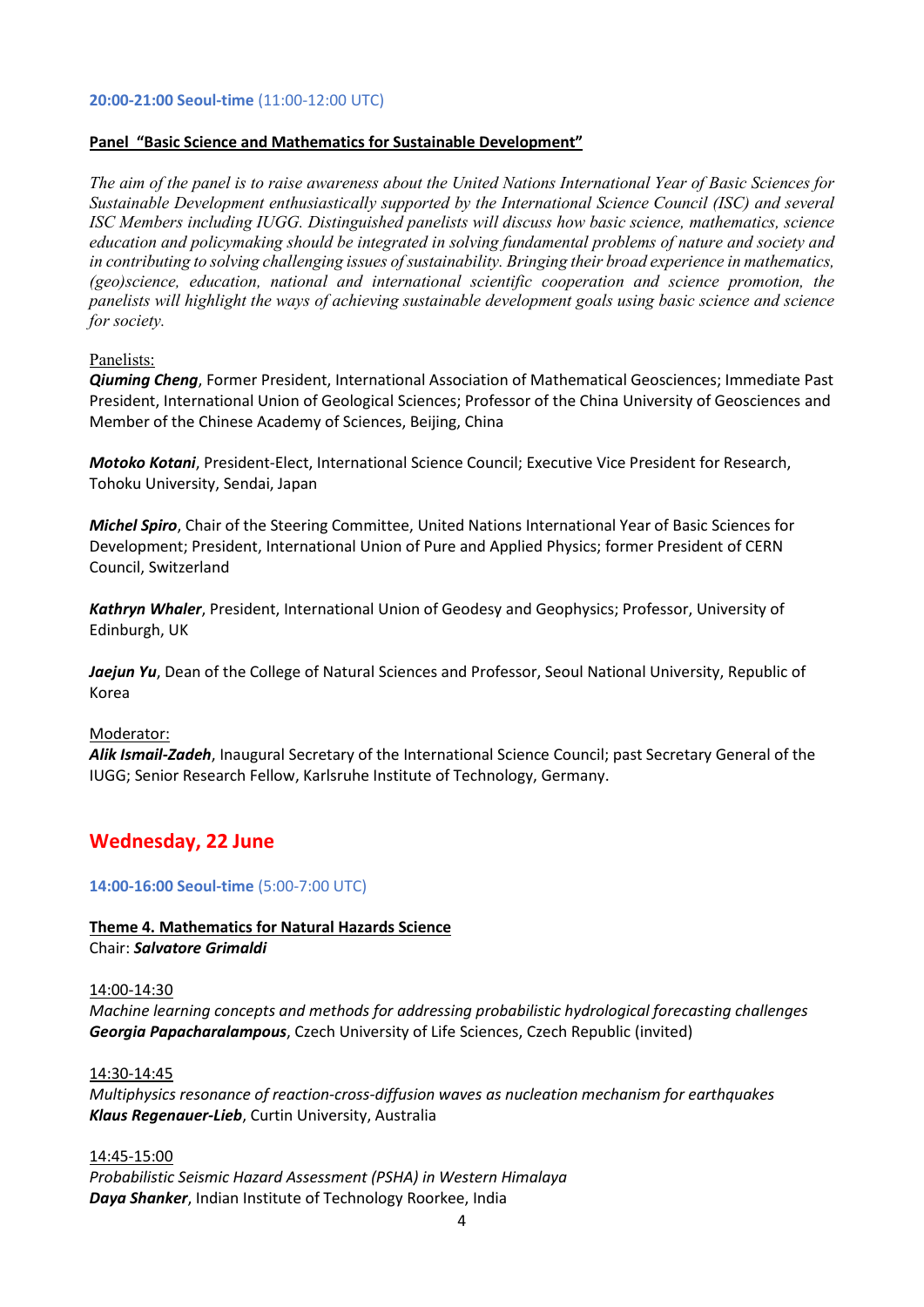#### 15:00-16:00

**Keynote lecture (2022 Vladimir Keilis-Borok Medalist)** Chairs: *Alik Ismail-Zadeh*, Karlsruhe Institute of Technology, Germany; *Sang-Mook Lee*, Seoul National University, Republic of Korea

*Linear inverse problems and quadratic spectral estimators of planetary potential-field data collected at satellite altitude: theory and applications Frederik J Simons*, Princeton University, USA

### **20:00-22:00 Seoul-time** (11:00-13:00 UTC)

**Theme 4. Mathematics for Natural Hazards Science** Chairs: *Salvatore Grimaldi*, University of Tuscia, Italy; *Daniel Scherzer*, Ecole des Ponts ParisTech, France

20:00-20:30 *Assessing numerical lava flow models Einat Lev*, Columbia University, USA (invited)

20:30-20:45 *The power release from microstructure and its role for geohazards Manman Hu*, The University of Hong Kong, China

20:45-21:00 *Impact of urban heat island on human mortality risk Katty Huang*, University College London, UK

21:00-21:30 *How can contemporary climate research help understand epidemic dynamics? Ensemble approach and snapshot attractors Tamás Kovács*, Eötvös University, Hungary (invited)

21:30-21:45 *Estimates of the sea-level rise rate from tide gauges: the effects of data heterogeneity Alexander Shapoval*, University of Lodz

21:45-21:52 *Hydrological assessment of rain gauges' distribution: application of the fractal dimension concept Igor Paz*, Military Institute of Engineering, Brazil (POSTER)

## **Thursday, 23 June**

**8:00-10:00 Seoul-time** (23:00-01:00 UTC-time)

Chair: *Ilya Zaliapin*, University of Nevada Reno, USA

**Theme 2. Geophysical Fluid Dynamics**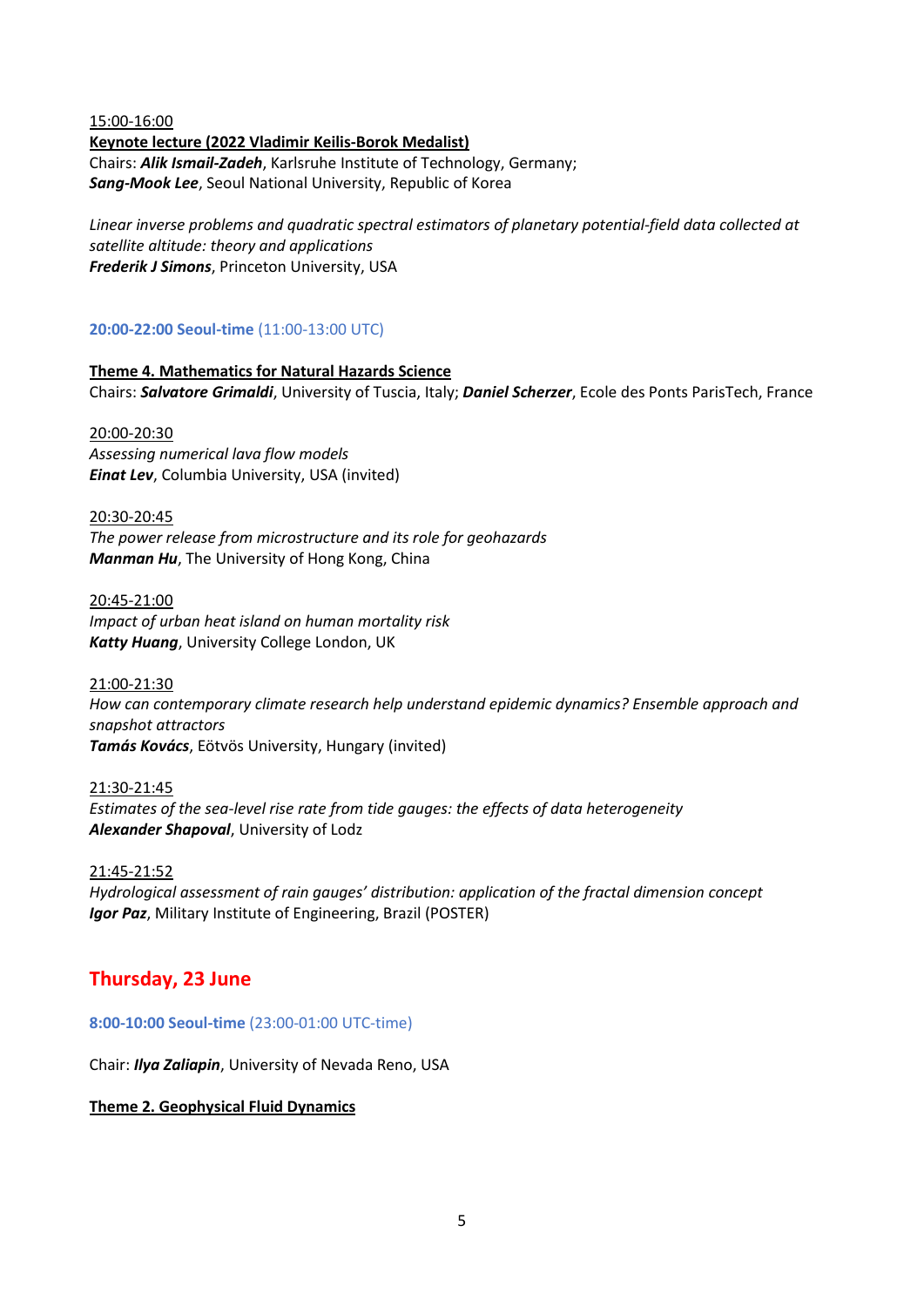8:00-8:30 *The relationship between sedimentation dynamics and hydrological connectivity within the deltaic islands of Wax Lake Delta, LA, USA Doug Edmonds*, Indiana University, USA (invited)

8:30-9:00 *Critical Tokunaga model for river networks Yevgeniy Kovchegov*, Oregon State University, USA (invited)

### **Theme 4. Mathematics for Natural Hazards Science**

9:00-9:30 *Contribution of deformation models to the 2023 U.S. National Seismic Hazard Model Fred Pollitz*, United States Geological Survey, USA (invited)

### **POSTERS**

9:30-9:37 *An alternative way of considering anisotropy in isotropic tomography inversion Hwaju Lee*, Seoul National University, Republic of Korea

9:37-9:44 *The accurate pressure recovery for geodynamics using penalty method Sangjin Park*, Kangwon National University, Republic of Korea

9:44-9:51 *Lithospheric strength inferred from modeling of buckling structure: implications for stress state of the East Sea (Japan Sea) Seokhyeon Do*, Kangwon National University, Republic of Korea

### **14:00-16:00 Seoul-time** (5:00-7:00 UTC)

**Theme 2. Geophysical Fluid Dynamics** Chair: *Alik Ismail-Zadeh*, Karlsruhe Institute of Technology, Germany

14:00-14:30 *Numerical simulation of magma intrusion, ascend and deposition in volcanic environments Oleg Melnik*, Lomonosov Moscow State University, Russia (invited)

14:30-15:00 *On lava domes and the geometry of their vents Catherine Meriaux*, University of Rwanda, Rwanda (invited)

15:00-15:15 *Mathematical and numerical models of lava dome dynamics Natalya Zeinalova*, Karlsruhe Institute of Technology, Germany

15:15-15:30 *Non-linear waves and ligaments in geophysical flows Yuli D. Chashechkin*, Russian Academy of Sciences, Russia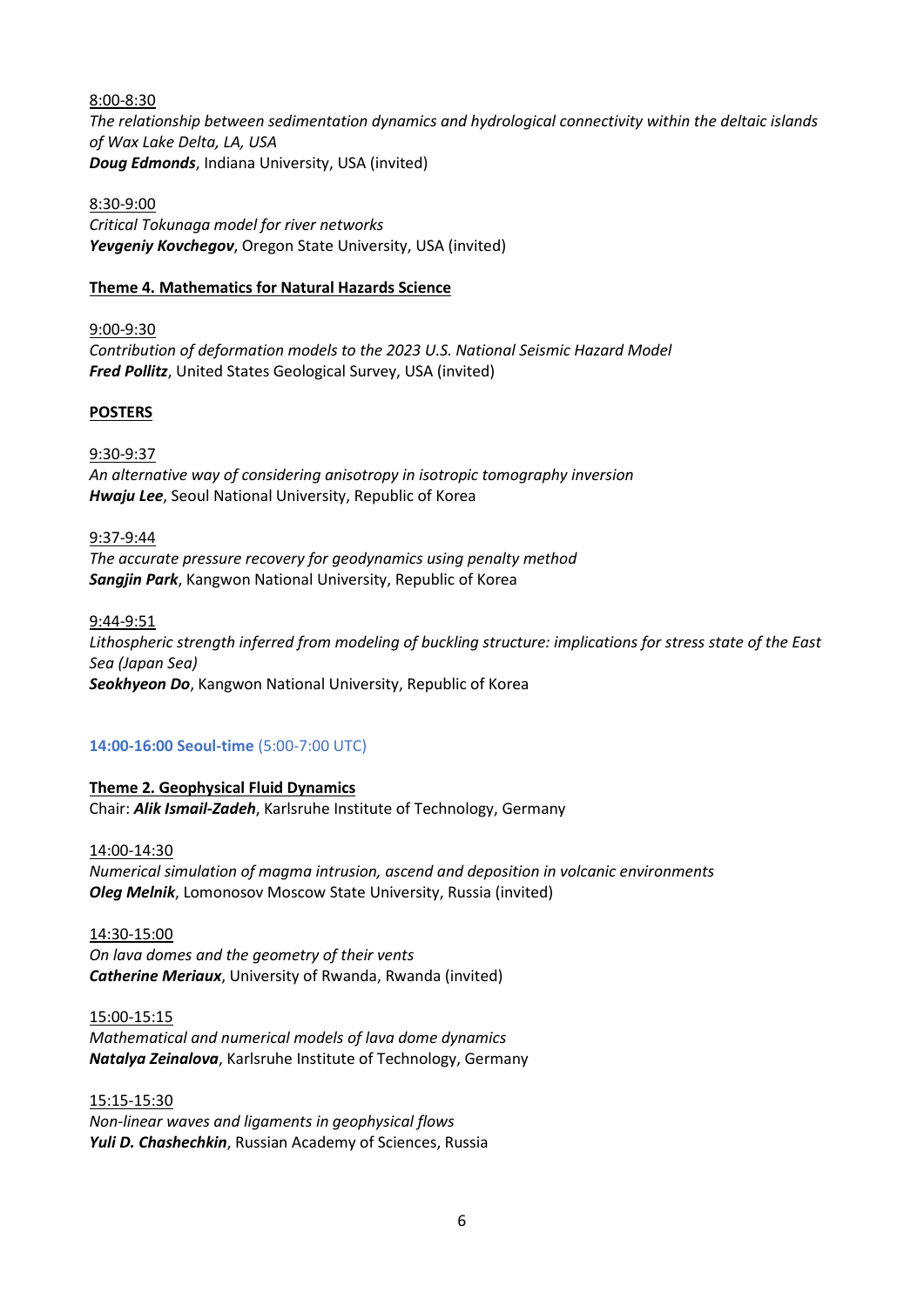# **Theme 5. Geophysical Inversion: Theory, Algorithms, and Applications**

Chair: *Kerry Gallagher*, University of Rennes, France

### 15:30-15:45

*Trans-dimensional geoacoustic inversion for an autonomous underwater vehicle survey Tim Sonnemann*, University of Calgary, Canada

### 15:45-16:00

*Processing strategy for airborne vector gravimetry based on spatial gravity modeling Vadim Vyazmin*, Lomonosov Moscow State University, Russia

### **20:00-22:00 Seoul-time** (11:00-13:00 UTC)

**Theme 1. Data Sciences, Machine Learning and Artificial Intelligence** Chair: *Daniel Scherzer*, Ecole des Ponts ParisTech, France

### 20:00-20:30

*Local and global multifactal analysis of turbulent flows Berengère Dubrulle*, CNRS, France (invited)

### 20:30-20:45

*Regular and singular motions in a continuously stratified fluids Artem A. Ochirov*, Russian Academy of Sciences, Russia

### 20:45-21:00

*Multi-fractal scaling behavior of the Himalayan seismicity: Implications on energy dissipation mechanism Simanchal Padhy*, Indian Institute of Technology Roorkee, India

### 21:00-21:15

*Estimating model uncertainties in the scaling function inversion of gravity data Mahak Singh Chauhan*, National Geophysical Research Institute, India

### 21:15-21:30

*On exploiting big data from oil and gas industry social medias: A sentiment analysis of Algerian data Hasna Yazid*, M'hammed Bougara University of Boumerdes, Algeria

### 21:30-21:45

*Well log analysis and lithological classification by artificial neural network (ANN) Boussa Lamia*, Sonatrach Company, Algeria

### **POSTERS**

### 21:45-21:52

*Sediment buoyancy controls subduction kinematics and dynamics: Insight from 3D viscoelastic free subduction model Jae-Yoon Keum*, Kangwon National University, Republic of Korea

### 21:52-21:59

*Development of finite element method-based strain calculation strategy: Application to geological structure models in compressional and extensional settings using discrete element method Soojung An*, Kangwon National University, Republic of Korea